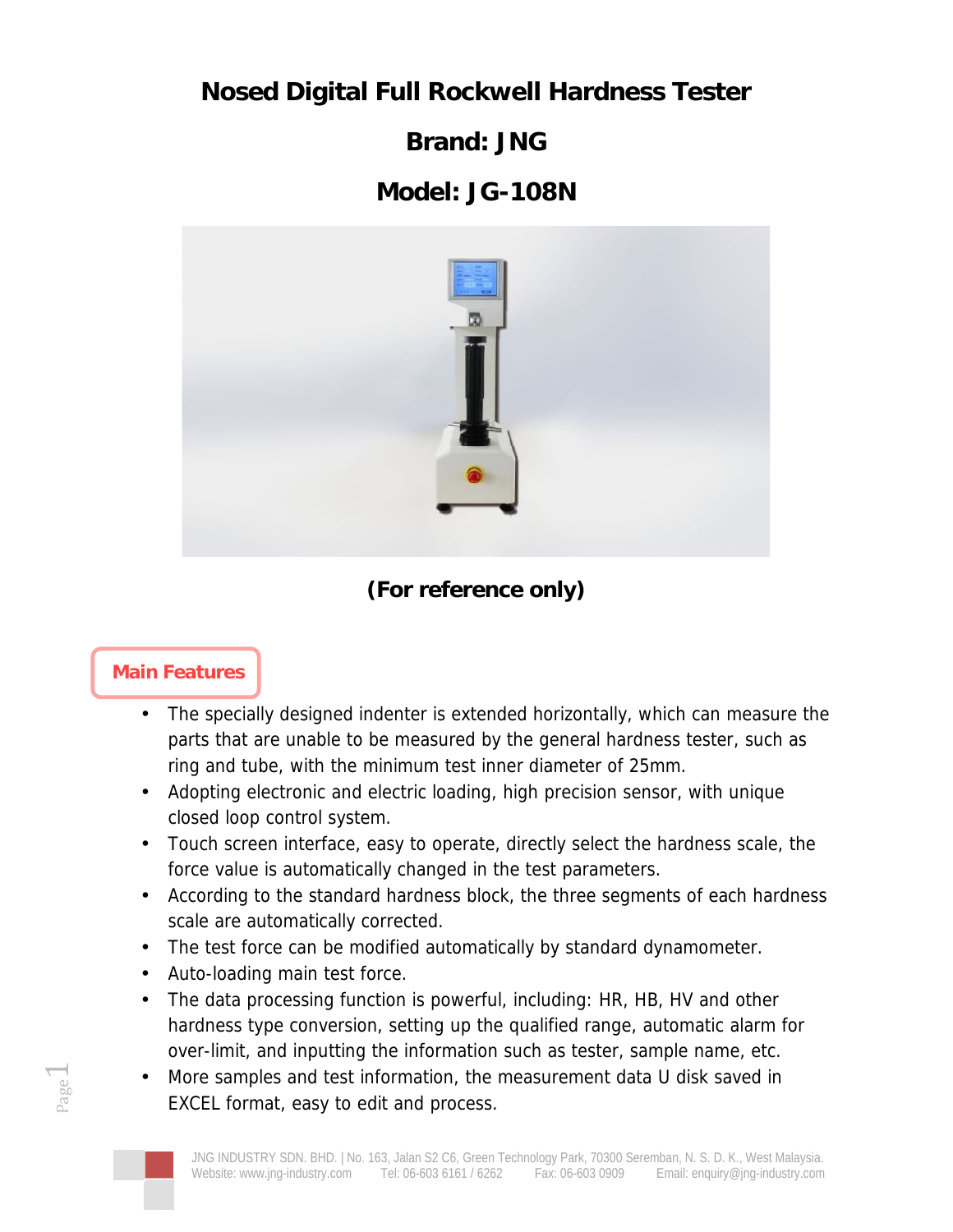## **Technical Specifications**

| Model                                   | <b>JG-108N</b>                                                                                                                                              |
|-----------------------------------------|-------------------------------------------------------------------------------------------------------------------------------------------------------------|
| Rockwell initial test force             | 10kgf (98.07N)                                                                                                                                              |
| Superficial Rockwell initial test force | 3.0kgf (29.4N)                                                                                                                                              |
| Rockwell total test force               | 60kgf (588N), 100kgf (980N), 150kgf<br>(1471N)                                                                                                              |
| Superficial Rockwell total test force   | 15kgf (147.1N), 30kgf (249.2N), 45kgf<br>(441.3N)                                                                                                           |
| Rockwell hardness scale                 | HRA, HRB, HRC, HRD, HRE, HRF, HRG,<br>HRH, HRK, HRL, HRM, HRR, HRP, HRS,<br><b>HRV</b>                                                                      |
| Superficial Rockwell hardness scale     | 15N, 15T, 15W, 15X, 15Y, 30N, 30T, 30W,<br>30X, 30Y, 45N, 45T, 45W, 45X, 45Y                                                                                |
| Rockwell measurement range              | HRA: 20-88, HRB: 20-100, HRC: 20-70,<br>HRD: 40-77, HRE: 70-100, HRF: 60-100,<br>HRG:30-94, HRH:80-100, HRK:40-100,<br>HRL:100-120, HRM:85-115, HRR:114-125 |
| Superficial Rockwell measurement range  | HR15N:70-94,<br>HR30N:42-86,<br>HR45N:20-77,<br>HR15T:67-93,<br>HR30T:29-82,<br>HR45T:1-72                                                                  |
| Dwell time                              | $0 - 99s$                                                                                                                                                   |
| Hardness resolution                     | $0.1$ HR                                                                                                                                                    |
| Force error                             | $< 1.0\%$                                                                                                                                                   |
| Data output                             | LCD display                                                                                                                                                 |
| Data storage                            | The measured values are stored in the U<br>disk in EXCEL format                                                                                             |
| Conversion scale                        | Brinell, Vickers                                                                                                                                            |
| Carried standard                        | BSEN 6508, ISO 6508, ASTM E18,<br>GB/T230                                                                                                                   |
| Maximum permissible specimen height     | 300mm                                                                                                                                                       |
| Distance from indenter to wall          | 250mm                                                                                                                                                       |
| Dimension                               | 720 x 260 x 840mm                                                                                                                                           |
| Weight                                  | 80kg                                                                                                                                                        |
| Power                                   | AC220 $\pm$ 5%, 50 ~60Hz                                                                                                                                    |

JNG INDUSTRY SDN. BHD. | No. 163, Jalan S2 C6, Green Technology Park, 70300 Seremban, N. S. D. K., West Malaysia. Website: <www.jng-industry.com> Tel: 06-603 6161 / 6262 Fax: 06-603 0909 Email: [enquiry@jng-industry.com](mailto:enquiry@jng-industry.com)